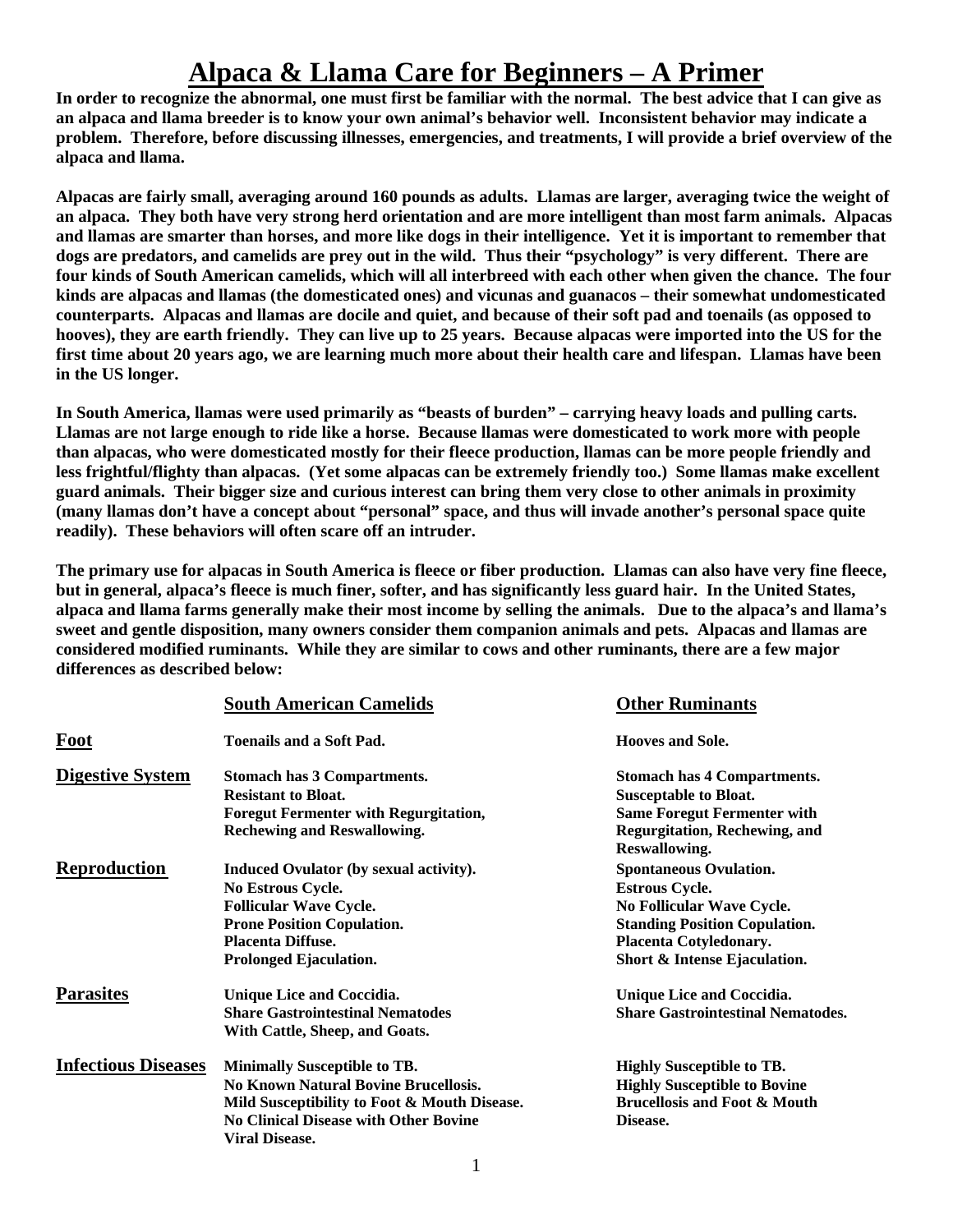# **Basic Requirements to Set-Up an Alpaca and/or Llama Farm are Simple! Llamas and alpacas need the same considerations:**

- **1) Shelter**
- **2) Fencing**
- **3) Forage**
- **4) Clean Water**
- **5) Free Choice Minerals**

**6) Grain Supplement (for some animals in certain situations)**

# **1) Shelters**

**a) Shelters do not need to be elaborate!** 

- **b) Depending on the climate, a three sided shed can be adequate.**
- **c) Colder climates may need more protection.**
- **d) Animals need protection from the sun, snow, and wind.**
- **e) Unless you live in severe climates, most barns are "overkill" for human comfort and are not necessary.**
- **f) Keeping alpacas warm and dry in the winter, and cool in the summer are your primary concerns.**

# **2) Fencing**

**a) "No Climb" Fence is the best to use with alpacas, especially if you plan on breeding and birthing. This is 2 inch by 4 inch woven wire.** 

**b) We do not recommend high tensile fencing, with or without electric current. Alpacas and llamas can get their legs tangled in it, and crias can roll under it very easily. We have seen crias severely burn their eyes with electric fencing, and some adults even seizure when inadvertently touching it.** 

**c) If you already have board fence, then add wire fencing to it or between the boards to keep young alpacas in and dogs or other predators out. The main purpose of fencing is to protect your herd and keep unwanted or dangerous critters out. Most camelids do not challenge fencing unless you have an open female and established herdsire next to each other. Since alpacas and llamas are very herd oriented, if one were to get out of the fencing my accident, more than likely it will remain right there with the herd, and not run off.** 

# **3) Forage**

**a) Forage (good orchard grass) is the primary and best food source for alpacas and llamas.** 

**b) A diet of around 10-12% protein is suitable for most alpacas and llamas.** 

**c) Males may require a little lower protein, especially in the summer, whereas lactating females may need closer to 14% protein to maintain good body condition. Therefore, it is very important to have your hay analyzed for protein content and digestibility. In cold weather, or when there is not much pasture to eat, it is especially important to feed good hay.** 

**d)** *I can not overemphasize the importance of adequate forage in the diet!* **Without it, your herd will be susceptible to many health issues. With good forage, you will have healthier and happy animals, and thus less expensive vet bills and many fewer problems.** 

**Alpacas and llamas prefer a soft, leafy, and grassy hay. If it is too "stemmy" and tough, you will end up with lots of bedding and waste, as well as an animal with potentially inadequate nutrition. Orchard grass hay is our absolute favorite. You never want to feed more than 20% alfalfa, even to a lactating female, as too much alfalfa can cause a mineral imbalance. It is important to learn the difference between grass hay, alfalfa, clover, timothy, and straw. Many "city dwellers" turned farmer are not aware of the subtleties. They are most important to learn! Most alpacas do not prefer Timothy, due to its rough nature. The seed heads on Timothy can also get caught in fleece and create quite a mess! Alpacas also love clover, but too much of it can cause big belly aches. Try to stick with orchard grass.** 

*Endophytes in certain fescue grasses are known to cause many problems with pregnant llamas and alpacas, resulting in sick or dead crias, and uterine prolapses. Use an endophyte free fescue for their pasture.*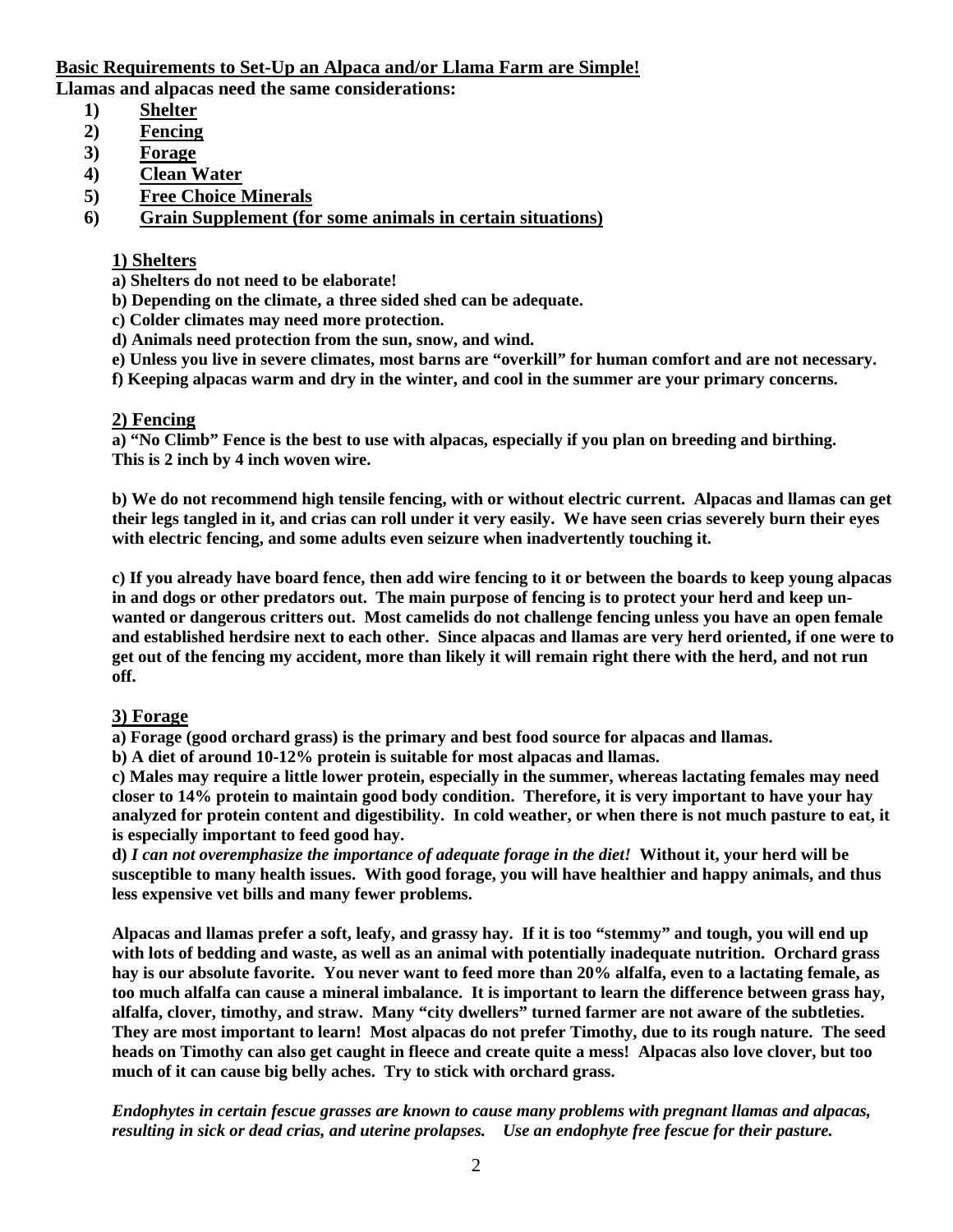# **4) Water**

**a) Clean water is an absolute necessity.** 

**b) An average 150 pound alpaca drinks between 4.0 and 8.0 liters of water per day. An average sized llama will drink twice this amount. Yet this can be very dependent on ambient temperature and humidity. A lactating female may even drink more than 9.0 liters of water a day on average.** 

**c) Water buckets need to be elevated somewhat, since buckets placed on the ground are very inviting to alpacas to use as foot baths (especially during warm weather). We recommend hanging buckets on fences and barn walls.** 

**d) Dirty water caused by soiled feet (especially after using the communal poop pile) is the number one source of coccidia infection in crias.** 

**e) Automatic and heated waterers are a wonderful investment, and will save you lots of time if you have numerous animals. Yet they are not required.** 

**f) Access to a pond or stream is not recommended, as most alpacas and many llamas love water. They will love to sit and lay around in water especially during hot and humid weather. This will cause the fiber on the animal's legs and belly to rot, along with potentially causing fungal/yeast and bacterial infections on their skin.** 

**g) In the winter, alpacas and llamas also appreciate warm water.** 

# **5) Minerals**

**a) Free choice minerals allow the alpacas to make up for what their diet is lacking. Access to the proper minerals is critical for their optimum health.** *Not having adequate minerals available for pregnant and lactating females can be deadly!* 

**b) In the winter, when there is no pasture and the diet is predominantly hay, alpacas and llamas will consume lots of minerals.** 

**c) In the spring, when pastures are lush, they may barely touch the minerals.** 

**d) Therefore, it is best to offer the minerals "free choice", rather than just putting them as a dressing for grain (especially since these minerals are somewhat expensive).** 

**e) We recommend using a deep feeder, like one of the hanging buckets used for feeding grain.** 

**f) Fill the feeder about ½ full with minerals, and then store the remainder of the minerals away from moisture and excessive heat.** 

*Keep the feeder in the same place in the barn, away from exposure to the elements, so the animals know where to go for them at all times.* 

*We recommend Dr. Evan's Blend E Minerals for Alpacas and Llamas, which can be purchased at Southern States or ordered through your local farm supply store.* 

# **6) Grain**

 **a) Grain is a very controversial subject.** 

 **b) There are several alpaca feeds on the market. These are meant to be fed as a supplement only.** 

 **c) One of the risks of feeding grain is the risk of choking.** 

 **Choking is a very serious emergency; one you should be equipped to handle if necessary.** 

**d) Another drawback to feeding grain is the risk of obesity through over feeding. This can also negatively affect their reproductive health.** 

**e) Overweight females can have difficulty in getting pregnant, and their milk production is reduced.** 

**f) Some alpacas are very easy keepers, and thus do not need grain supplements at all, most especially when pastures are rich, and the weather is warm.** 

**g)** *Therefore, it is extremely important to get your hands on your alpacas and llamas as much as possible, so that you can "body score" them.*

**h) A pregnant and lactating female with a low body score needs more grain and excellent forage.** 

**i) Older alpacas may also need more grain and good forage to maintain a healthy body score.** 

**j) You may need to increase your grain consumption in the winter and cold climates.** 

**k)** *Make sure that when feeding larger amounts of grain, the animal also has an adequate supply of high quality forage and hay. Too much grain in the diet in terms of the ratio between grain and adequate forage can add physiological stress on the animal, and can cause ulcers in ruminants.*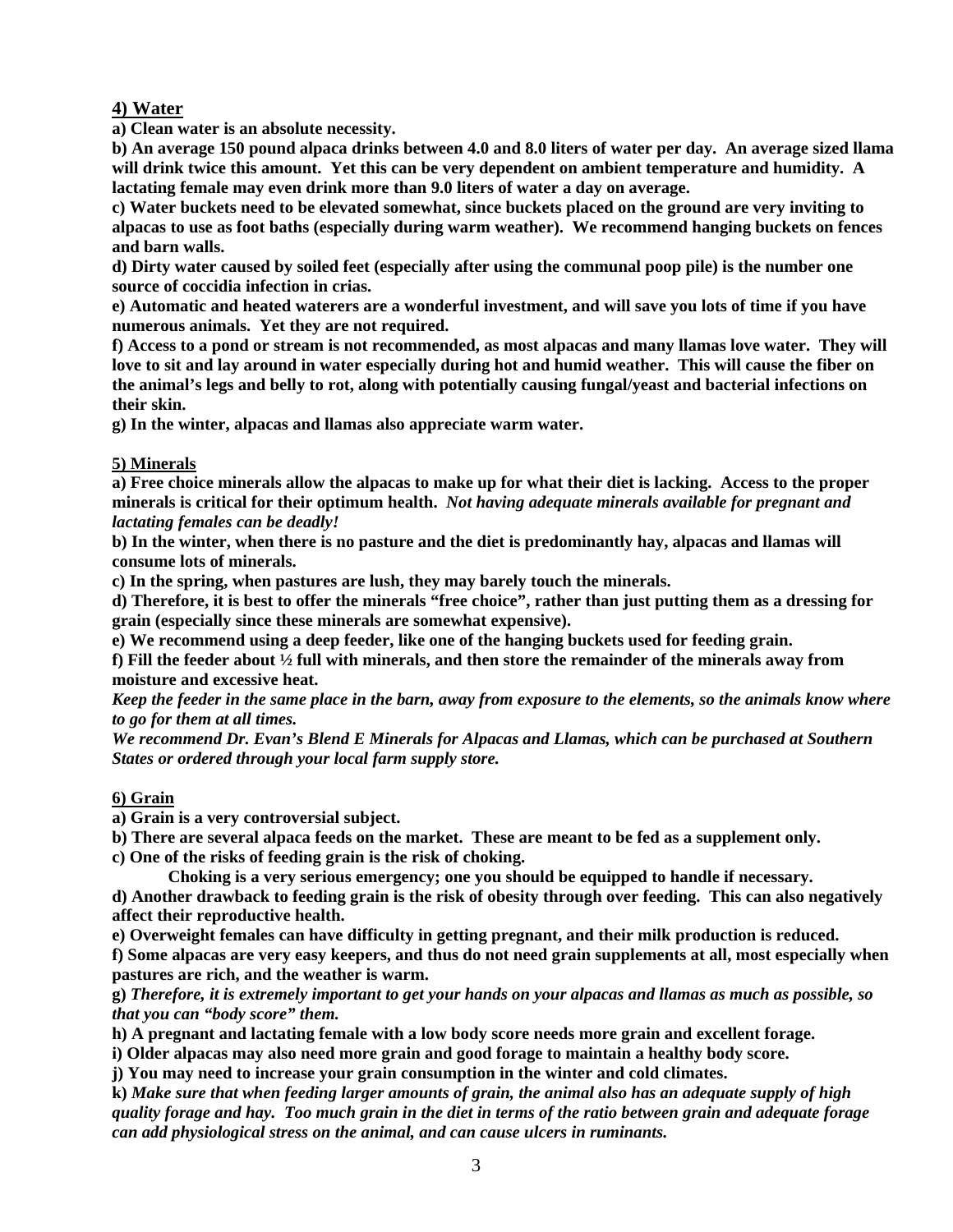#### **Body Scoring is One of the Most Important Things an Owner Can Do to Determine Overall Health!**

*It is essential to learn how to body score alpacas and llamas to know if the protein content in the diet should be raised or lowered. In order to raise protein content, increase grain and increase the quality of your hay/forage. You must feel the body of the animal with your own hands; you can not just "view" the animal from a distance to get an accurate body score. This is especially true of huacayas, where their fluffy fleece is very deceiving. An animal can appear "fat" due to its heavy fleece, yet can be truly emaciated underneath all their hair!* 

- **1) A body score of "5" is ideal. "10" is obese, and "1" is terribly (deathly) thin.**
- **2) Put your hand below the base of the neck, about one third the way down the alpaca's or llama's back.**
- **3) If it feels like a gentle upside down "U" shape, then the number is closer to a "5".**
- **4) If the back is completely flat (like a table), then the animal is overweight (with a body score closer to "10").**
- **5) If the back feels more like an upside "V", then the animal has a low body score and is thus too thin and needs more food.**
- **6) An alpaca's and llama's udder should also be visible between the back legs in an animal of good body condition. Too much fat would impede visualization.**



**From a Veterinary Standpoint, raising alpacas and llamas is fairly simple. Once you have provided good nutrition as discussed above, basic care includes the following:**

- **1) Parasite Control**
- **2) Vaccinations**
- **3) Toe Nail Trimming**
- **4) Shearing**
- **5) Teeth Trimming**
- **6) Observing any Abnormal Behavior**
- **7) Record Keeping This includes the weights and body scores.**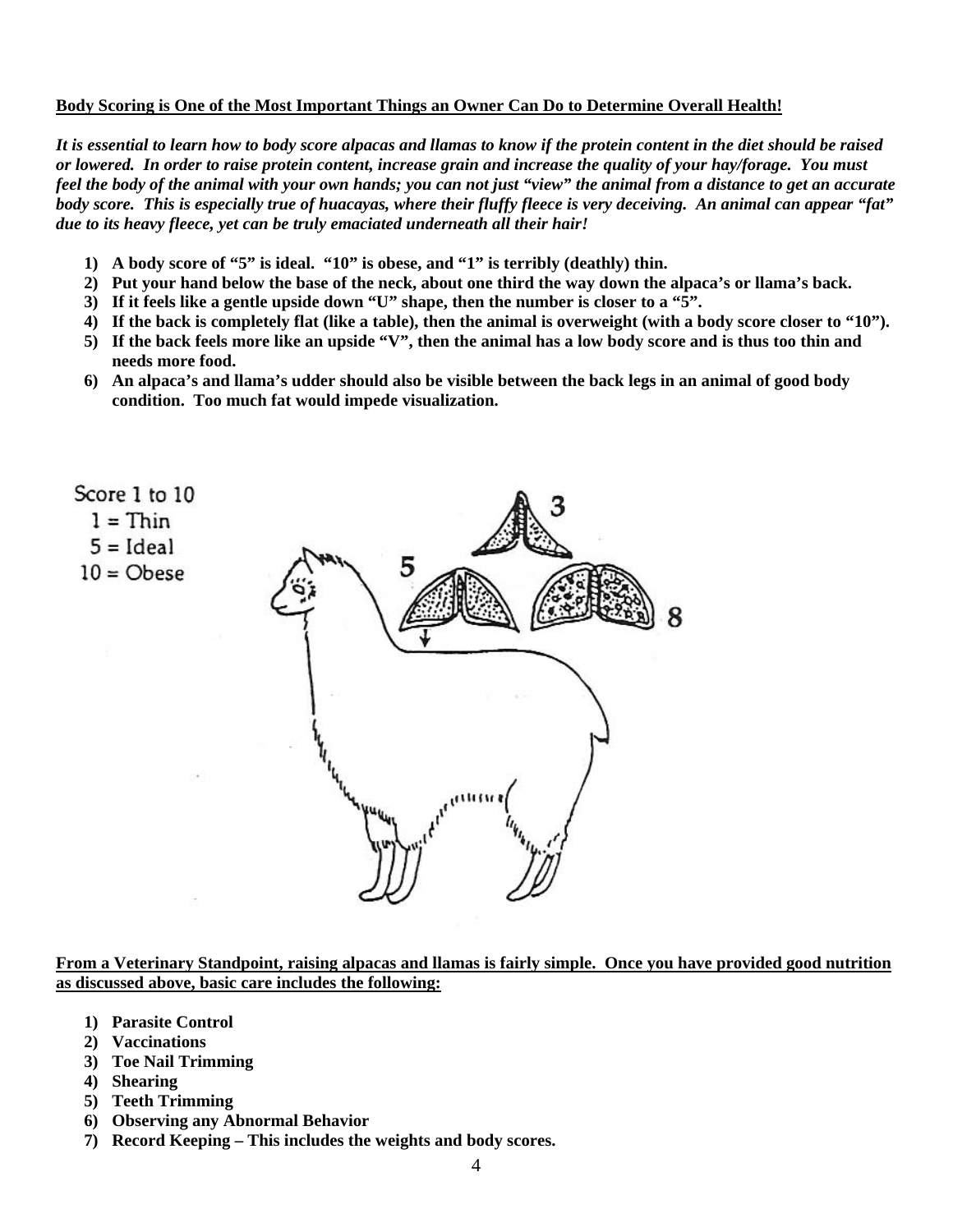# **1) Parasite Control**

*(Please review my other articles on my website under Alpaca Health Care for treatment of these parasites. The articles are titled: Alpaca and Llama Parasite Treatment and Camelid Health Program.)* 

# **Meningeal Worm**

**If you live in areas where there white tailed deer are endemic, it is absolutely necessary to give an injectable dewormer. Deer carry a parasite called meningeal worm which can be fatal to alpacas.** 

**This situation can be prevented if you give injectable Dectomax or injectable Ivomec. It may sound like a lot of work, but it really only takes a few minutes. This is also a good time to weigh, body score, and check teeth.** 

**Meningeal worm infestation occurs when snails are out. Alpacas eat the snails climbing up the blades of grass. In severe winters and dry, hot summers, there are no hiding places for the snails in barren pasture.** 

# **Stomach Worms**

**Parasites such as stomach worms are sometimes a problem in alpacas, especially if the pastures have been grazed by sheep and goats. The best way to manage parasites is to have some feces tested for parasite eggs. If eggs are found, then your veterinarian can provide you with the appropriate anthelmintic to kill that particular parasite.** 

**Since these worms require pasture to complete their life-cycles, alpacas are infected mostly in the Spring and Fall.** 

**It is a good idea to deworm alpacas with an oral medicine such as Panacur in early Spring to reduce pasture contamination with eggs.** 

#### **Whipworms and Coccidia**

**Whipworms and coccidia are more of a dry lot or barn issue, as they don't need pasture to complete their life cycles. Cleaning barns and loafing areas at least daily helps to control transmission of these parasites.** 

**Whipworms are harder to diagnose than other parasites because their eggs don't readily float to the top with standard flotation mediums.** 

**Centrifugation techniques are the best ways to diagnose whipworms in alpacas.** 

*The best thing you can do for parasite control is to remove the poop from your barns and fields every day. Don't just move the poop to another place in the field (where animals are living) by pushing it on the ground with a tractor. Remove the poop completely and take it far away from where the animals live. This will also significantly help with fly control too (especially in the Summer!) When I just had around 30 animals, I removed all of the poop from every field and the barns every day. Now that I have over 90 animals, I remove the poop in the barns and close to the barns (where they travel and areas they use the most) every day. Once a week, I now remove all the poop from all the fields, even in the Winter.* 

# **2) Vaccinations**

**Alpacas and llamas require a few vaccinations once a year. Crias will get more vaccinations, along with vitamin shots (generally given IM). Depending on the area and soil conditions in which you live, you may need to give Selenium to your animals. Selenium can be a very dangerous mineral/element; too much can be deadly, and "not enough" can be lethal too, especially to crias and dams. Check with your local veterinarian, as this is important.** 

**It is imperative that you ask your veterinarian which vaccines he/she suggests. Vaccination types and protocols will vary as to what part of the county you live in.**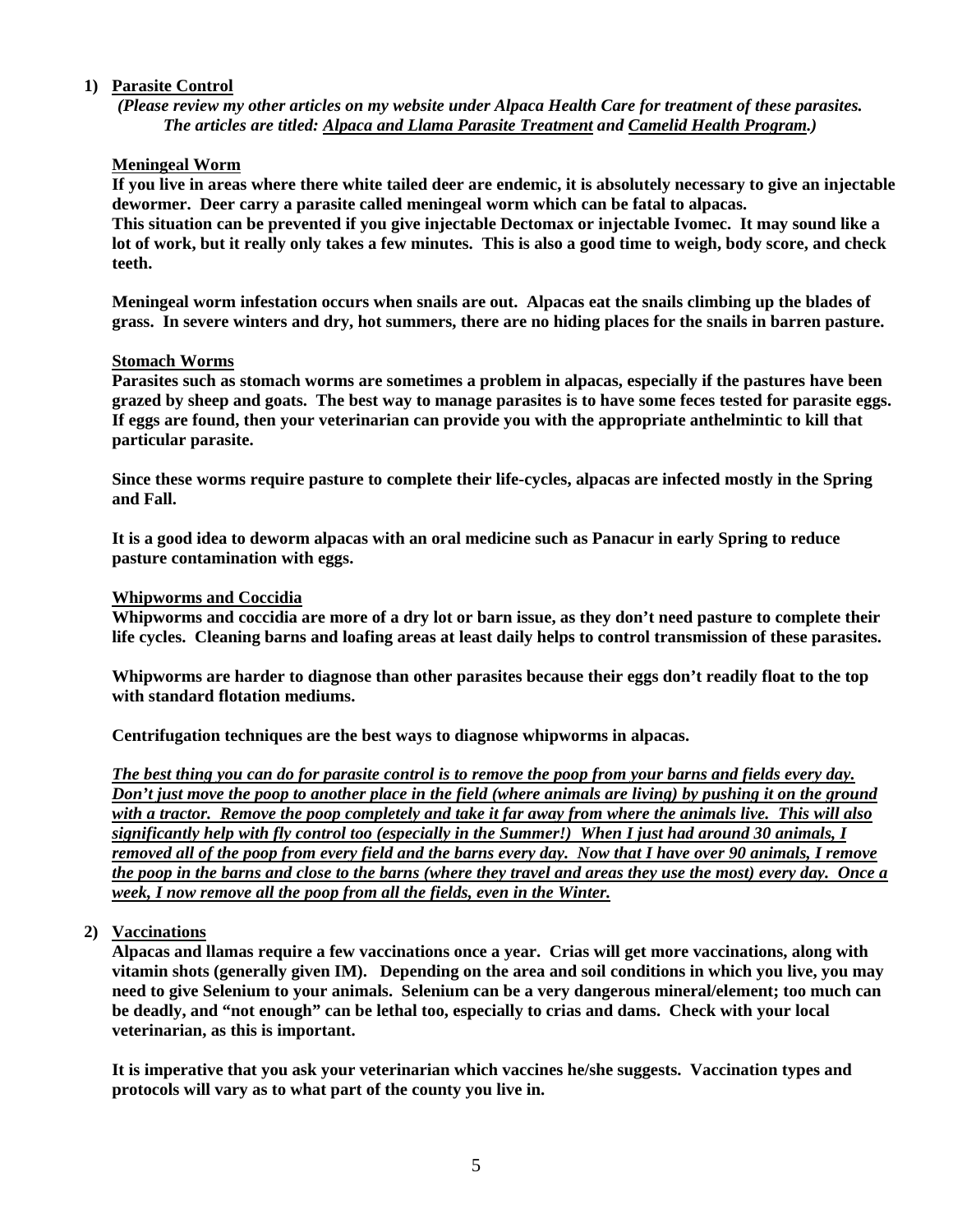**In Southern Maryland, Rabies is prevalent, so alpacas and llamas should be vaccinated once a year for rabies. We suggest 2cc given IM (IMRAB 3). The rabies vaccine must be kept refrigerated. In Maryland, a licensed veterinarian must give the rabies vaccine for it to be considered "legal". In other states, such as Virginia and Delaware, you can give the rabies vaccine yourself to your own farm animals/livestock.** 

**Also in Southern Maryland, we need to give vaccines for clostridium and tetanus (CDT) given 2cc SQ. You can easily purchase CDT from your local farm store or Southern States, and it is not expensive. This vaccine must also be kept refrigerated. Other areas of the country need to vaccinate against leptospirosis.** 

**It is best to use a small needle for "thin" or very liquid type vaccines. Why cause more pain for your animal if it is not necessary with a thicker or bigger needle? Rabies, CDT, and B-Complex vitamins can easily be given with a 22 or 23 gauge needle due to the low viscosity of the drugs. Dectomax, Ivomec, and some "thicker" vitamins such as A/D require a bigger gauge needle (20 gauge) due to its high viscosity. The lower the number gauge of the needle, the bigger the diameter of the needle (which can be more painful).** 

**It is also important to remember that all these drugs which we use on alpacas are considered "off-label" – meaning that the USDA has not tested these drugs specifically on alpacas or llamas. We have learned what works best for these animals by our own experiences.** 

**If you will be doing many injections, my recommendation is to purchase your syringes and needles thru a veterinary supply company. I purchase them in boxes of 100. This can really save you some money. My preference for syringes is the luer lock type, which is thrown away after each use. Just remember that you need to tighten most needles onto the syringe before you pull your drug into the syringe. Otherwise, if the needle is not "tight" on the syringe, it could easily be "left" in the skin of the animal when you give the injection. Obviously, this is not a good situation.** 

**Please contact me directly, if you would like a list of my vaccination protocols and timing of vaccinations for crias and pregnant females.** 

#### **3) Toe Nail Trimming**

**Trimming toenails just takes a few minutes every other month or so. This is generally accomplished during "herd health" procedures.** 

**Trimming toenails is simple, maybe simpler than cutting a dog's toenails – alpacas only have two nails per foot. In fact, I prefer cutting alpaca toenails over dog toenails, since it is easier to cut into the "quick" in the dog's nails and cause bleeding and discomfort, which terribly upsets me.** 

**If you cut too close on an alpaca, you can also cut them. It just seems to be easier to see the area on an alpaca so this doesn't happen.** 

**Some alpacas (especially the white ones with white nails) have toenails which need to be trimmed every two months. Other alpacas (especially the black or dark colored ones with black or dark nails) tend not to need it often at all (maybe 2 or 3 times a year).** 

**The best recommendation I can give is to put "pavers" or some type of rough surface that the alpacas must walk on a few times a day (entrances to barns, near the water, around feeding areas and hay troughs). If you have enough rough surface like this to help "wear down" the nails, you may never need to trim toenails (or just at shearing time). This is fantastic if you can accomplish this, and well worth the time and money spent on the pavers!** 

**Some alpacas and llamas really don't like to have their feet touched. This is understandable since they use their feet to run away from predators. If you mess with their feet, you have inhibited one of their best defense mechanism to protect themselves from harm. It is important to realize that alpacas are considered "prey" out in the wild. They have a totally different psychology than dogs or cats who are natural predators. Once you understand this better, some of these animal's behaviors make more sense.**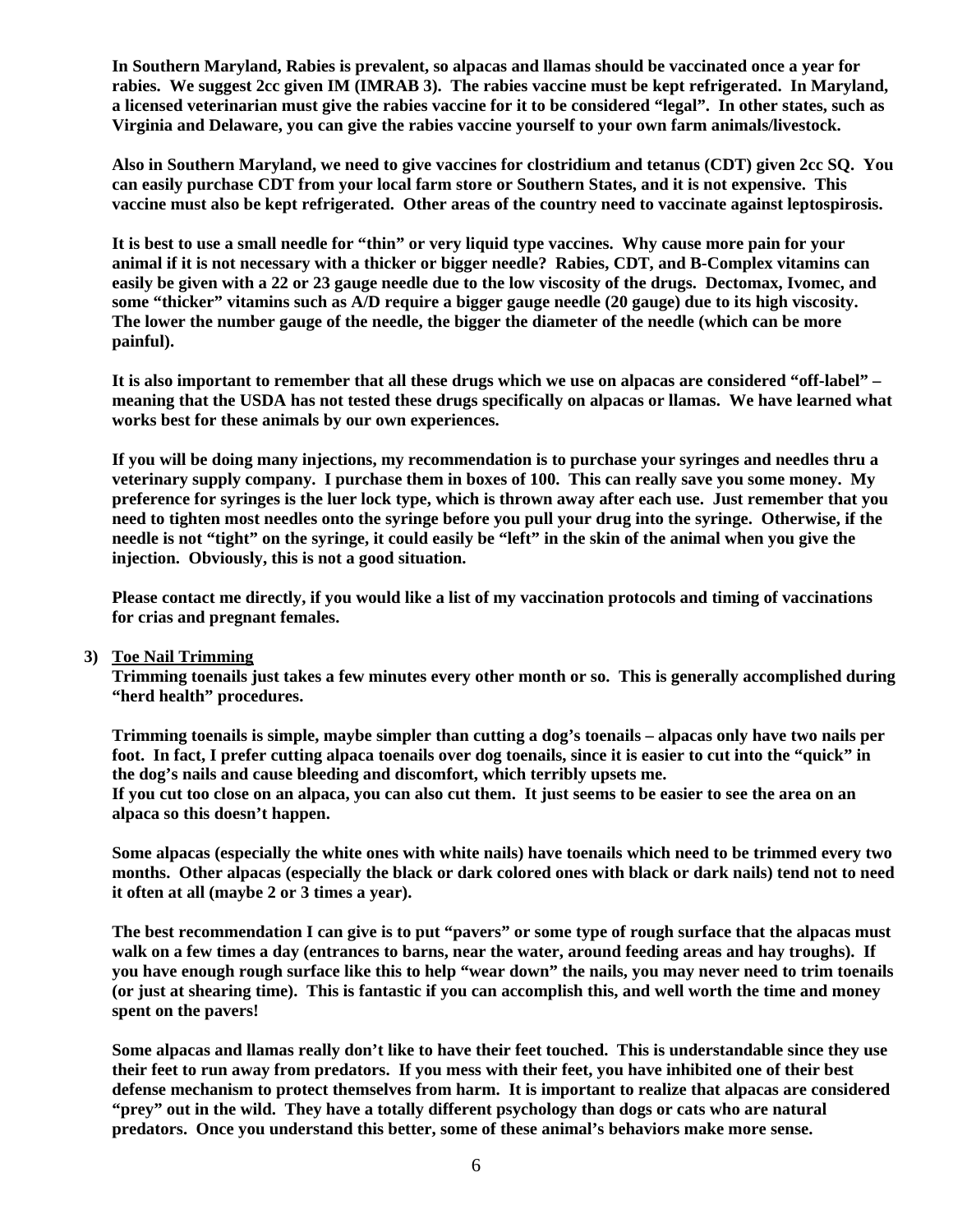# **4) Shearing**

**Shearing should be done every year in most of the U.S.** 

**Heat stress can result if alpacas are left in full fleece.** 

**Heat stress can cause permanent sterility and even death.** 

**If you see an alpaca wobbly, open mouth breathing, nostrils flaring, not eating, or not wanting to get up on a hot day, think heat stress immediately!** 

# **Heat Stress**

**The best treatment for heat stress is to get the fleece off the body first, then the neck.** 

**The quickest method of cooling an alpaca is to pour isopropyl alcohol over the body and place the alpaca in front of a fan.** 

**If you do not have isopropyl alcohol, a cold water hose over the body or (if possible) a cold water bath in a kiddie pool will help to reduce body temperature.** 

**Don't run a hose over a full fleeced huacaya, as it will mat the fiber and not allow any heat to escape, making the situation worse!** 

**Monitor temperature via a rectal thermometer.** 

 **No cold water enemas when using the rectal thermometer.** 

 **Once body temperature has gone down to 100 degrees, stop your cooling process.** 

 **Heat stressed alpacas also have trouble thermoregulating.** 

 **If you go too far, too quickly, you may have the opposite problem.** 

**Once you have shorn the alpaca and appropriately cooled off its body, you may want to call your vet. Heat stressed animals often require injectable treatments too, like Banamine and B-Complex shots.** 

# **5) Teeth Trimming**

**Some alpacas may require their front incisors to be periodically trimmed. Some alpacas with perfect bites may never need to have their teeth trimmed.** 

**Always use sedation when working on teeth. Thus if you need to work on a female alpaca, it is best to do this post-partum and before she is bred back. Excessive heat produced when filing teeth can cause permanent damage to the tooth, so flood the area with cool water often (making sure the water doesn't go into the lungs or airway).** 

**Mail alpacas (and sometimes an older female) have fighting teeth that erupt between 18 months and three years of age. This can be dependent on their testosterone levels. These "canines" have very sharp hooks on them which are capable of actually castrating another male. Depending on the male, he may have one or two fighting teeth on each side of his mouth,** *both top and bottom***. These fighting teeth need to be filed flat under sedation by a veterinarian. It is not recommended to completely remove the teeth, especially on a ruminant. Filing the teeth flat is the best treatment, either with a wire or dremel tool. (I prefer using a dremel tool with proper sedation.)** 

**Most male alpacas will only need this done once or twice in their lifetime, but some require it more. If you see "bloody" necks in your adult male alpaca group, make sure you check for the presence of fighting teeth on everyone in that group.** 

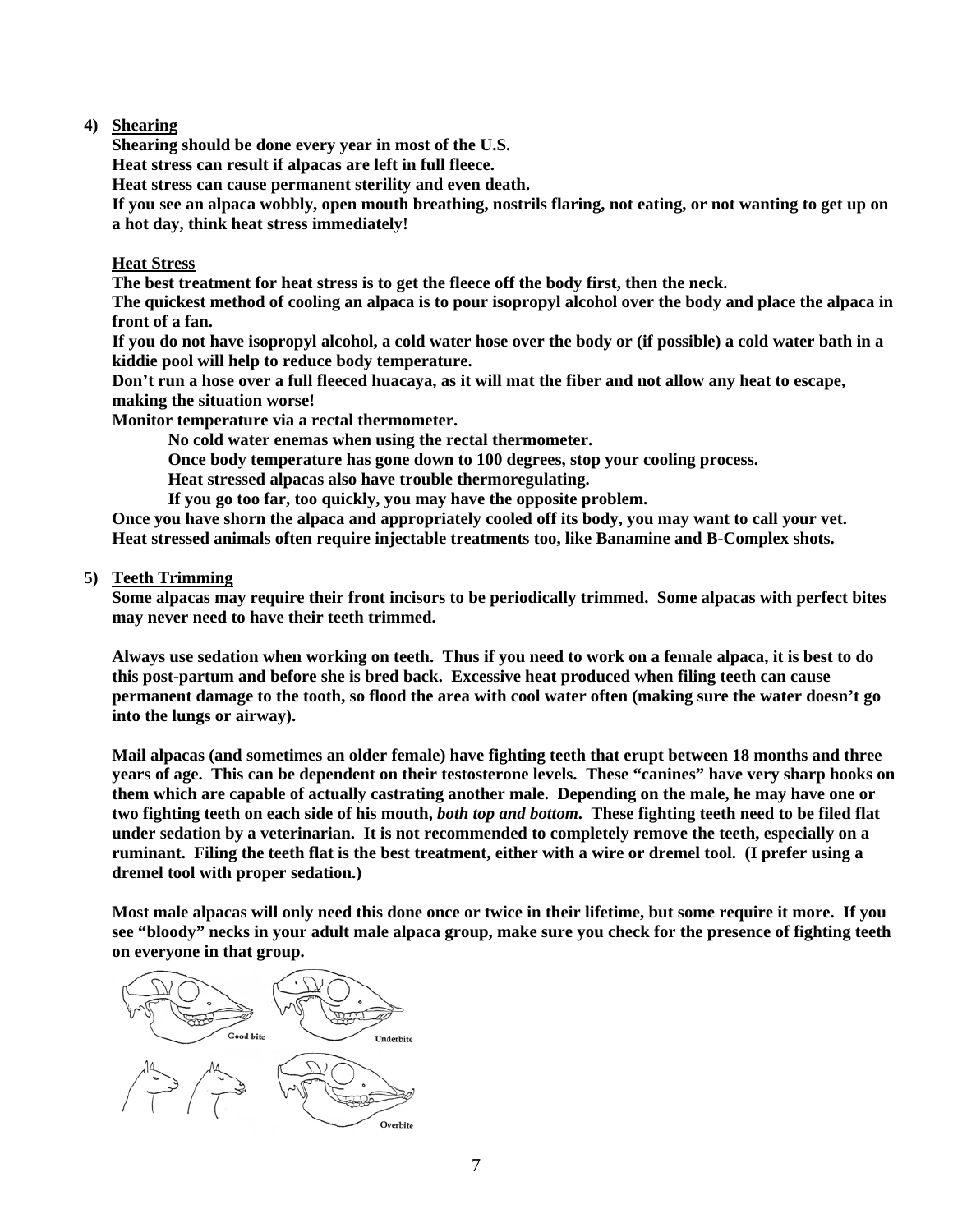#### **Below is a List of recommended Supplies:**

| <b>Thermometer</b>                                                                                                             | <b>Stethoscope</b>                        | <b>Nolvasan Solution</b>  | Vitamin A/D                                |  |
|--------------------------------------------------------------------------------------------------------------------------------|-------------------------------------------|---------------------------|--------------------------------------------|--|
| Peptobismol                                                                                                                    | <b>60cc syringes</b>                      | <b>12cc Oral Syringes</b> | <b>B-Complex</b>                           |  |
| <b>Probiotics</b>                                                                                                              | <b>KY Jelly</b>                           | <b>Betadyne Scrub</b>     | <b>Box of Disposable Rubber Gloves</b>     |  |
| <b>Dental Floss</b>                                                                                                            | <b>Dewormers</b>                          | <b>Banamine</b>           | <b>Zinc Oxide Cream</b>                    |  |
| <b>Vet Wrap</b>                                                                                                                | <b>Bandage Tape</b>                       | <b>Gauge Sponges</b>      | <b>Antibiotic Ointment/First Aid Cream</b> |  |
| <b>Foal Nasogastric Tubes</b>                                                                                                  |                                           |                           |                                            |  |
|                                                                                                                                | <b>Hand Clippers or Electric Shearers</b> |                           |                                            |  |
| 3cc Syringes with 20 Gauge and 22/23 Gauge Needles                                                                             |                                           |                           |                                            |  |
| Electrolytes:                                                                                                                  | <b>Biolyte</b>                            |                           |                                            |  |
| <b>Re-Sorb (Oral Hydration for Scouring Calves)</b><br>Gatorade and Pedialyte are not recommended due to high glucose content. |                                           |                           |                                            |  |

#### *Warning Concerning Anything with Cortisone!*

*Do not use cortisone products or anything with even the smallest amount of cortisone around pregnant females and their crias! Even using a cortisone product topically may cause the pregnant alpaca or llama to abort her fetus! Please talk to your veterinarian concerning this!* 

**Once you have started having crias, these supplies are important:**

**Rubber Feeding Tubes Dental Floss Measuring Cups Towels Blankets Hair Dryer Cria Coat Nipples (Pritchard Nipples work best) Empty Pediatric Enema Bottle Nasal Aspirator Oxygen Tank Frozen Plasma (Llama Plasma is available from Triple J Farms in Bellingham, Washington. This can be used on both llamas and alpacas.)** 

**Cria Scale** 

**Equipment Requirements are Basic:**

**Absolute Necessities are:** 

**Scales Shearing Equipment: Hand Shearers or Electric Clippers Toenail Trimmers Fans Feeders for Hay, Grain, and Minerals Halters and leads Water Buckets (Heated in the winter, cool in the summer)** 

**Additional Amenities: Vet Area Catch Areas Feed Storage Hay Storage Transportation**